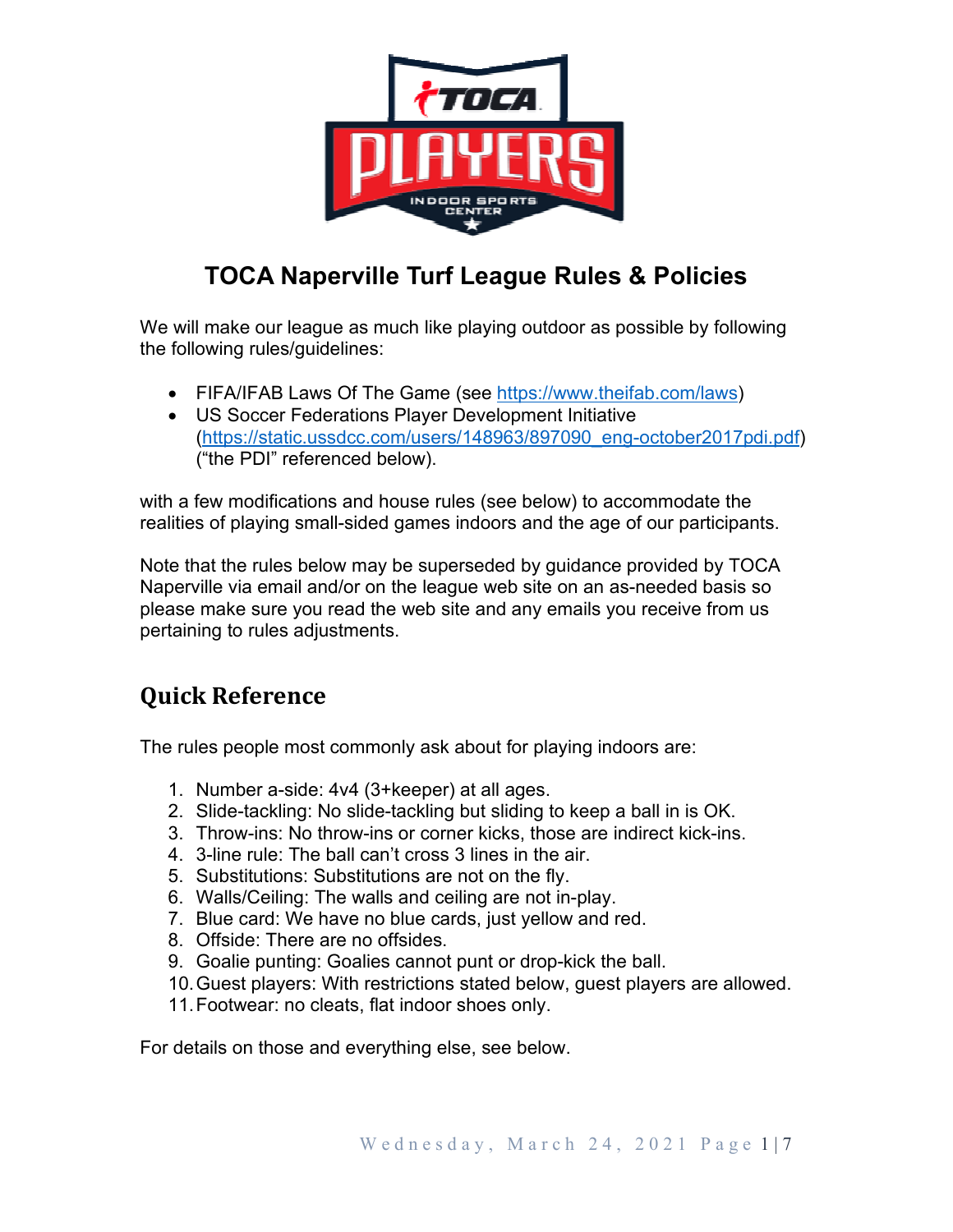# **Modifications To The Laws Of The Game**

# **FIFA Law 1: The Field Of Play**

- 1. The field is 90' long by 69' wide.
- 2. Boards/walls/netting (henceforth just referred to as "walls") may exist around the field but they are not in-play, if a ball touches any wall or the ceiling it is considered out of bounds.
- 3. Red build out lines (see the US Soccer PDI guidelines above) exist between the goalbox and the halfway line in each half and will be used in all games for all ages.

# **FIFA Law 2: The Ball**

- 1. We will use the following age-appropriate ball sizes:
	- a. Up to  $U8 = \text{Size } 3$ .
	- b.  $U9$  to  $U12 = Size 4$ .
	- c.  $U13$  and older = Size 5.

### **FIFA Law 3: The Players**

- 1. Birth year ages apply, see http://illinoisyouthsoccer.org/age-group-chart.
- 2. EVERY PLAYER must sign a waiver before participation
- 3. All ages play 4v4.
- 4. No max roster size but max 8 players allowed at each game (see Rationale below).
- 5. A player can only be rostered on one team but similar age+gender+ability players rostered on other teams playing in other divisions in our league are allowed to guest-play at games (see Rationale below).

### **FIFA Law 4: The Players' Equipment**

- 1. Each team must have a dark shirt and a light-colored shirt at every game.
- 2. Numbers are not required on jerseys.
- 3. All players on a team must wear the same color shirt as each other.
- 4. In the event of a color clash, if neither team volunteers then a coin toss will decide which team changes.
- 5. Indoor shoes are required NO cleats or molded shoes allowed.

# **FIFA Law 5: The Referee**

1. No changes

### **FIFA Law 6: The Other Match Officials**

1. There will be no other match officials, just one center referee.

### **FIFA Law 7: The Duration Of The Match**

- 1. Each match will last b 2 \* 20 minute halves with 2 mins half-time.
- 2. There will be no timeouts, nor additional time added for stoppages of any kind.

### **FIFA Law 8: The Start And Restart Of Play**

1. No changes.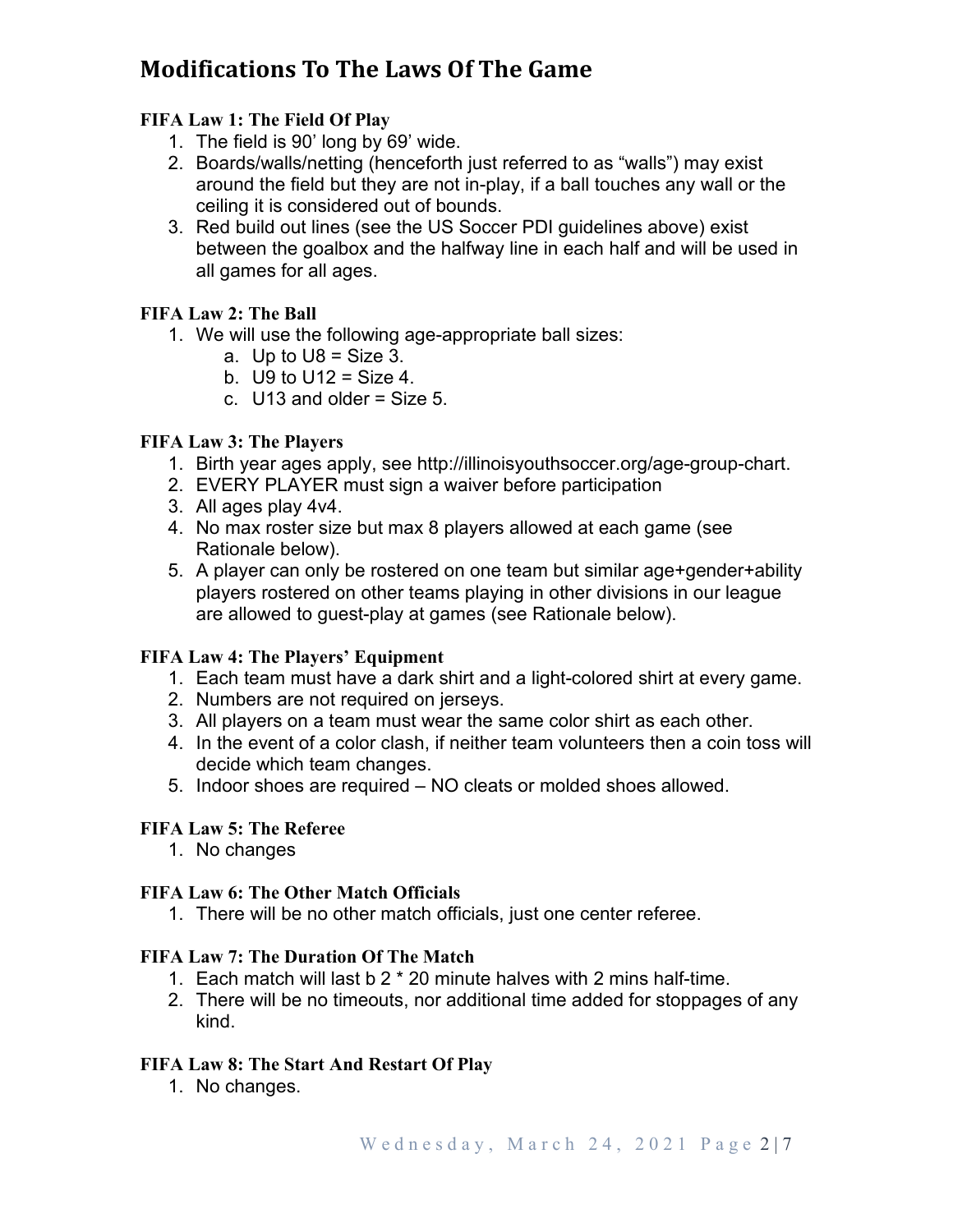# **FIFA Law 9: The Ball In And Out Of Play**

- 1. If a ball hits the ceiling (or a wall or netting if present) it is considered out of bounds and is returned to the spot on the pitch under where it hit and the opposing team gets an indirect free kick (see "Free Kicks" below).
- 2. A ball is considered out of bounds if it crosses any line around the pitch, just like in outdoor soccer, and the opposing team gets an indirect free kick (a "kick-in", see "Free Kicks" below) if it crossed a sideline, a corner kick if it crossed the goal line.
- 3. There are no throw-ins, kick-ins only.

# **FIFA Law 10: Determining The Outcome Of A Match**

- 1. A match result is determined strictly by goal difference unless a team forfeits.
- 2. The league standings will be based on 3 points for a win, 1 for a tie, and 0 for a loss.
- 3. Max goal difference of 5 will be recorded to discourage teams from running up the score.
- 4. Goal difference up to a max of 5 per game will be considered if/when necessary to determine a tiebreaker for league champion.
- 5. When teams play different numbers of games in a season their points and goal differences will be averaged to allow equivalent comparison before standings are determined.

### **FIFA Law 11: Offside**

1. There will be no offside called.

# **FIFA Law 12: Fouls And Misconduct**

1. No changes.

### **FIFA Law 13: Free Kicks**

1. The 10-yard distancing rule is reduced to 5 yards.

### **FIFA Law 14: The Penalty Kick**

1. No change to procedures, only distances involved (just use the field markings) and additional time will not be added.

### **FIFA Law 15: The Throw-In**

1. There are no throw-ins, only kick-ins which shall be treated as indirect free kicks from the sideline.

### **FIFA Law 16: The Goal Kick**

- 1. A goal cannot be scored directly from a goal kick as that would violate the 3-line rule below.
- 2. Opponents must be behind the build out line until the ball is in play.

# **FIFA Law 17: The Corner Kick**

1. No changes.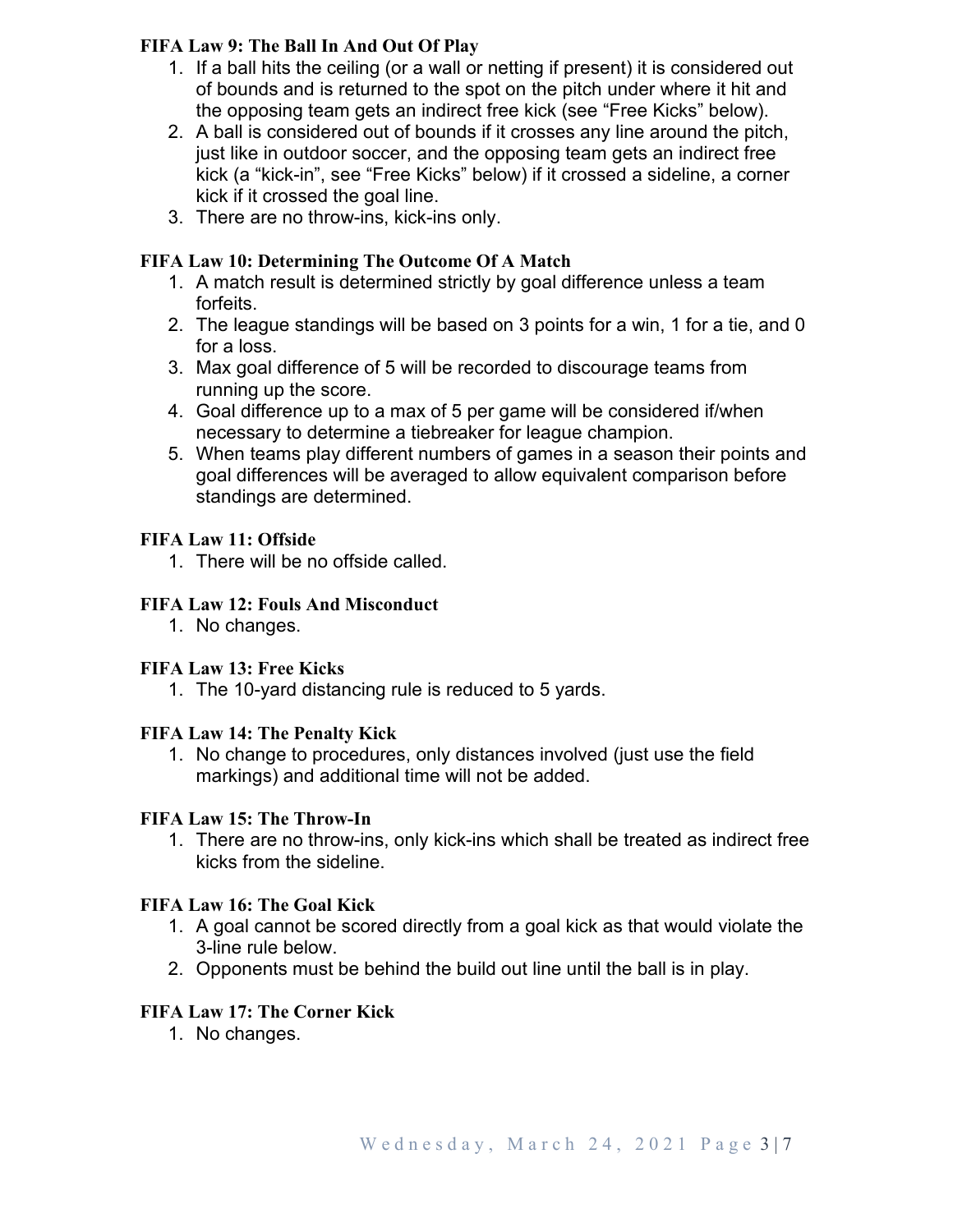# **Adopted/Modified PDI Rules** *(see the PDI for all details)*

# **PDI Rule 1: Concussion Initiative**

- 1. We do not allow heading the ball **at any age**.
- 2. A deliberate header will result in an indirect free kick for the opposing team.

# **PDI Rule 2: Build Out Line**

- 1. When the goalkeeper has the ball in his or her hands during play from the opponent, the opposing team must move behind the build out line until the ball is put into play
- 2. Once the opposing team is behind the build out line, the goalkeeper can pass, throw or roll the ball into play (punts and drop kicks are not allowed)
- 3. After the ball is put into play by the goalkeeper, the opposing team can cross the build out line and play resumes as normal
- 4. The opposing team must also move behind the build out line prior to a goal kick and may only cross the build out line once the ball has left the penalty area.
- 5. We will not use the build out line for determining offside calls as we do not have offside calls.

### **PDI Rule 3: Goalkeeper Restarts** *(also under "Build Out Line" in the PDI)*

- 1. Goalkeepers are not allowed to punt or drop-kick the ball.
- 2. If a goalkeeper punts or drop kicks the ball, an indirect free kick should be awarded to the opposing team from the spot of the offense.
- 3. If the punt or drop kick occurs within the goal area, the indirect free kick should be taken from the nearest point on the goal area line which runs parallel to the goal line.

# **Additional House Rules**

# **House Rule 1: Sliding**

- 1. No slide-tackling is allowed.
- 2. Sliding to stop the ball is allowed as long as you are not within 5 yards of another player and a safe distance from the wall.
- 3. If a player breaks this rule, it shall be treated as a foul.

### **House Rule 2: Blue Cards**

1. There are no blue cards, only yellow and red, just like outdoor.

### **House Rule 3: The 3 Line Rule**

1. If a field player or goalkeeper plays a ball that crosses 3 lines (i.e. the 2 build out lines and the half way line) in the air without touching another player or the ref then it's an indirect free kick for the other team, taken from the midpoint of the first line the ball crossed.

### **House Rule 4: Add a player**

1. When down by 5 goals or more, the losing team can, at their own discretion but after informing the referee, add a player until the goal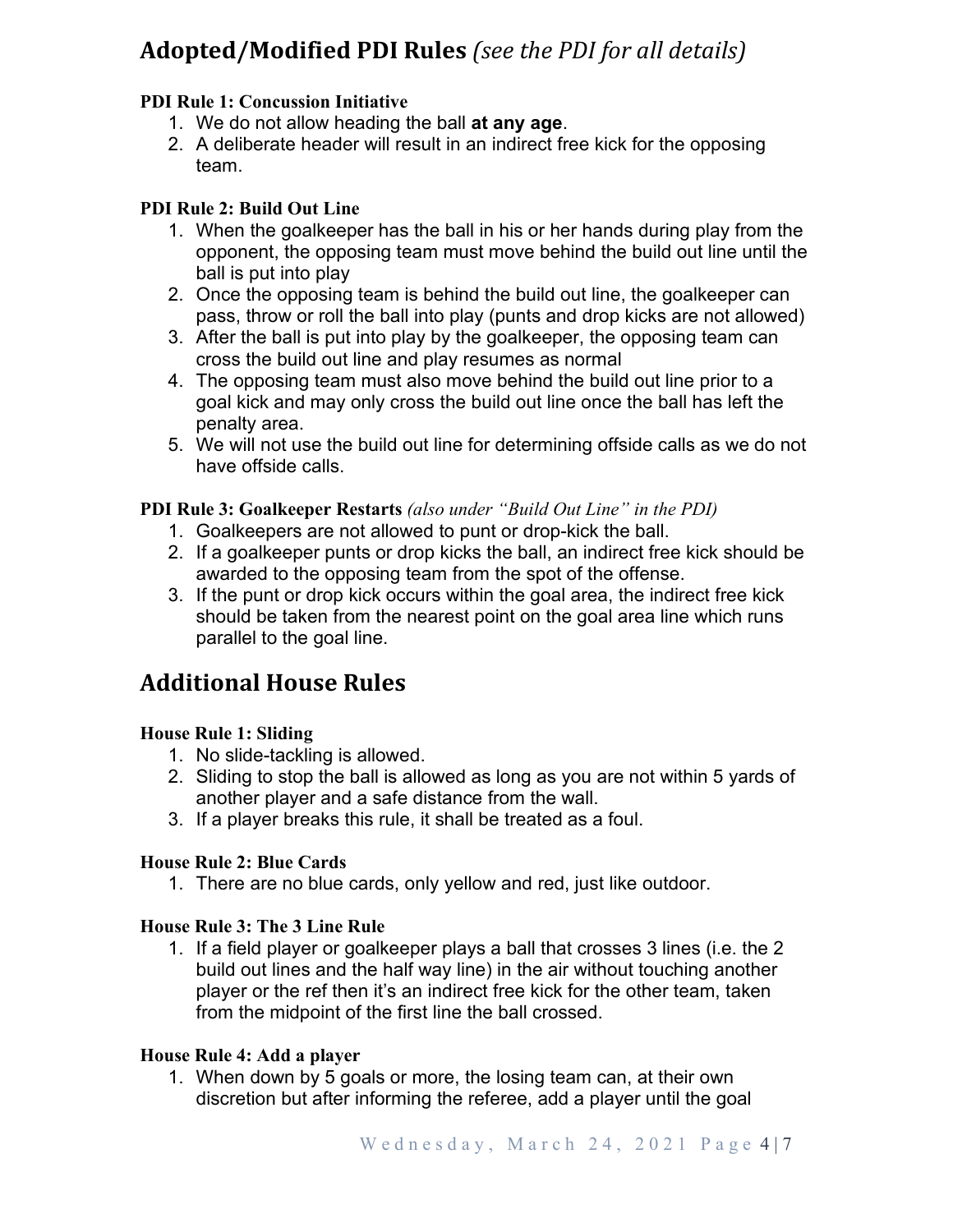difference gets down to 2 at which time the extra player must leave the field.

- 2. If a team adds a player, the final score will be recorded as the 5-goaldifference that was in place the first time a player was added.
- 3. Only 1 additional player is allowed total, regardless of score.

# **House Rule 5: Sidelines**

- 1. Only rostered players and a maximum of 2 coaches may be on the sidelines during the game.
- 2. All other spectators should remain off the turf surface and behind the closed door to the field.
- 3. No additional player equipment aside from a game ball and a water bottle should be brought onto the field of play, this includes extra balls and player bags.

# **House Rule 6: Entering/leaving the field**

- 1. Pre-game warm-ups are very limited, and all players should be ready to play directly after the previous game.
- 2. Play will start at the scheduled start time and end on time, NO exceptions.
- 3. If applicable keep bench doors closed at all times, except during substitution and "Jumping the Boards" is not permitted.
- 4. Teams must leave the bench/playing area as soon as possible after the game.

### **House Rule 7: Age/Gender Differences Between Teams**

- 1. We will schedule as many games as possible between as similar ability teams as possible with as little difference in age or gender as possible, unless a team requests to play up a year or a girls requests to play boys.
- 2. Girls can play on boys or co-ed teams, boys cannot play on girls teams without previous written approval from the league manager.
- 3. A co-ed team is one which has at least 4 girls on the roster and will have all of them play in most games with similar playing time to the boys, otherwise it's considered a boys team even if it has girls on the roster.
- 4. A player can play on a 1-year-older team but be aware they might then need to play against a team that's older still.
- 5. A team may be scheduled to play against a similar-ability (adjusted for gender) team of a different gender.
- 6. A team may be scheduled to play against a similar-ability (adjusted for age) team that is no more than 1 year older or 1 year younger (except for high-school age teams where the age difference could be greater).
- 7. When a U8 team plays against a U9 team, the ball used is size 4.
- 8. When a U12 team plays against a U13 team, the ball used is size 5.

# **House Rule 8: Tiebreakers**

- 1. Individual games do not require tiebreakers, they can end in a draw.
- 2. For league standings tiebreakers will be decided in the following order:
	- a. head to head results between the tied teams
	- b. ONLY if all teams have same number of head to head games: goal difference in head to head games
	- c. ONLY if all teams have same number of head to head games: goals against in head to head games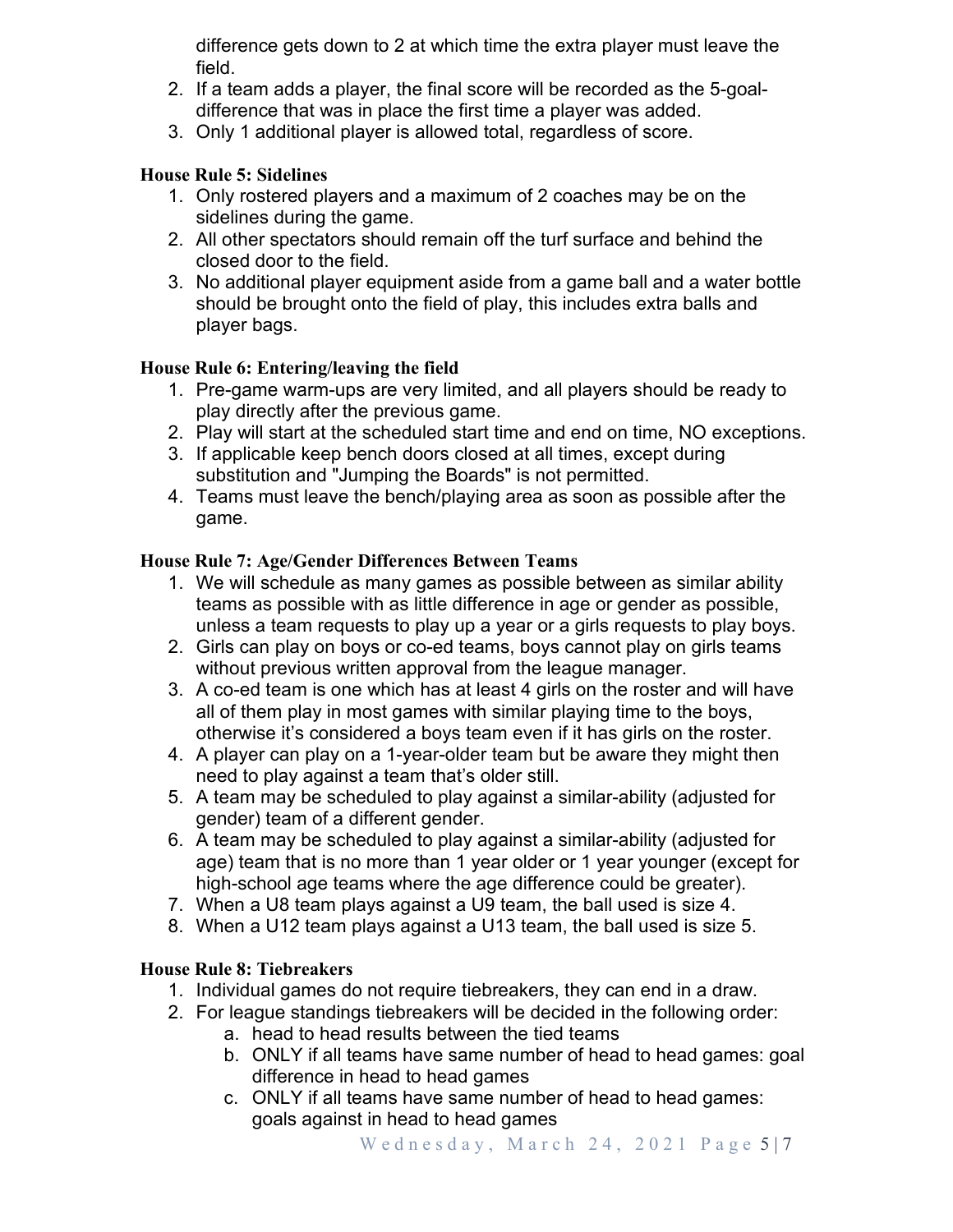- d. goal difference in pool play games
- e. goals against in pool play games
- f. coin toss

# **House Rule 9: Age Challenge**

1. If you want to challenge the age of a player on the opposing team, the head coach (and only the head coach, not a parent or team manager of anyone else) must tell the ref before the start of the game. If the challenged coach cannot produce proof of the challenged player's age then that player must not play the game. Please do not do this frivolously as it creates a negative environment and in 99% of cases you're just plain wrong and the challenged player IS age-appropriate, no matter what you might think otherwise. Also be sure that YOU have all of your documentation with you before you challenge another coach as (s)he will almost certainly immediately challenge the age of your players in return.

### **House Rule 10: Social Distancing**

1. See the league web site for current social distancing rules as these can change during the season as local health authorities' regulations change.

### **House Rule 11: Miscellaneous**

- 1. NO unsportsmanlike behavior.
- 2. NO food or drinks on the fields.
- 3. Respect the refs at all times.
- 4. The decisions of the referees are FINAL.
- 5. Adults: please keep in mind at all times that the kids are watching you and learning from you how to behave!
- **6. Any complaints please have your coach put in writing and email to our league manager, Jeremy Niklos, jniklos@tocafootball.com.**

# **Rationale For Roster Size And Guest Players**

- 1. No max roster size but max 8 players allowed at each game.
	- a. No max roster size allows an outdoor team that normally plays 9v9 or 11v11 and so has a larger roster than 8 to register all of their players to play on 1 team if they like, they just can't bring all players to all games.
	- b. 8 allows for every player to play 50% of the time and avoid a crowded bench area.
- 2. A player can only be rostered on one team but similar age+gender+ability players rostered on other teams playing in other divisions in our league are allowed to guest-play at games.
	- a. We do not want any team to bring a "ringer" to win a game.
	- b. We understand that sometimes a coach doesn't have enough rostered players available for a given game and so needs to bring guest players or cancel/forfeit at short notice.
	- c. We understand that a coach may need to split their, say, 10-20 player outdoor 7v7, 9v9 or 11v11 team into 2 or 3 teams to play 4v4 and allow adequate playing time for all players but that shouldn't